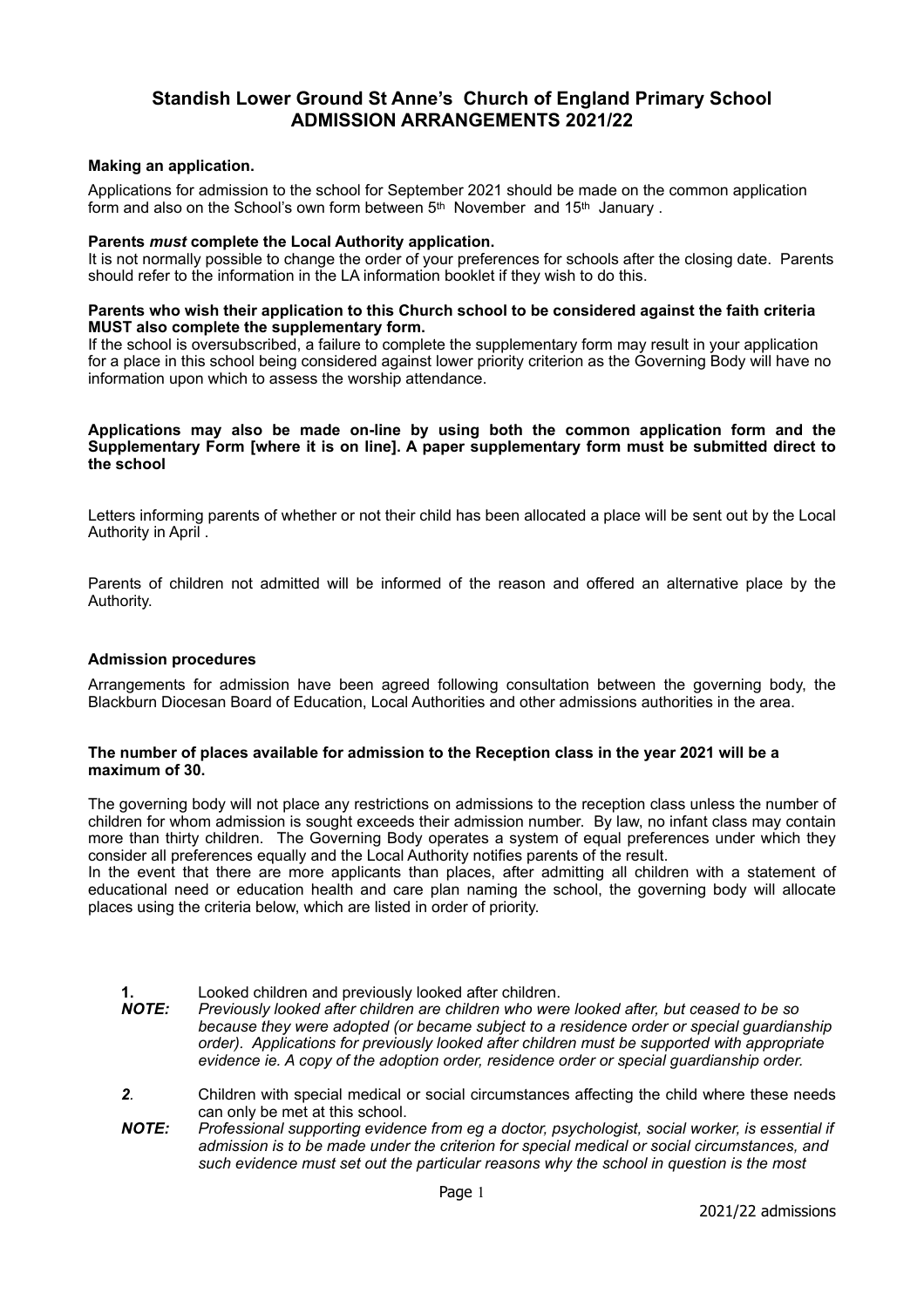*suitable school and the difficulties which would be caused if the child had to attend another school.* 

- **3.**Children who have a sibling attending the school on the date of application and on the date of admission. *Siblings include step, half, foster, adopted brothers and sisters living at the same address, as part of the same family unit.*
- **4.**Children whose parents live within the ecclesiastical parish of St. Anne's Church, Shevington. *A map showing the boundaries is available in school.*
- **5.**Children with a parent / guardian worshipping in a church in membership of Churches **Together in Britain and Ireland.**  *Churches Together in Britain and Ireland is taken on the 1st September in the year prior to admission to the school. A list may be obtained from its website. Parental worshipping is normally taken to mean a minimum of monthly attendance at church at public worship for at least six months. The relevant date is 1st September 2018. The Governors will request confirmation of this from the relevant clergy or church Officer . Where the family has changed churches, then information about all of them will be required.*   **5.** Other children:
- 

## **Tie-break:**

Where there are more applications for the available places within a category, then the distance between the GIS address point for the school and the home measured in a straight line will be used as the final determining factor, nearer addresses having priority over more distant ones. This address point is a predetermined point generated from the local authority's GIS computer database, which is based on information from an Ordnance Survey to the Front Entrance of the school. Where the cut off point is for addresses within the same building, then the single measure between the address points will apply and the Local Authority's system of a random draw will determine which address(es) receive the offer(s).

#### **Late applications for admission**

Applications which are received after the closing date will be considered after all those received on time. The only exception to this is applications for looked after children that are received by 15 February will be included with on time applications.

## **Waiting list**

Where we have more applications than places, the admissions criteria will be used. Children who are not admitted will have their name placed on a waiting list. The names on this waiting list will be in the order resulting from the application of the admissions criteria. Since the date of application cannot be a criterion for the order of names on the waiting list, late applicants for the school will be slotted into the order according to the extent to which they meet the criteria. Thus it is possible that a child who moves into the area later to have a higher priority than one who has been on the waiting list for some time. If a place becomes available within the admission number, the child whose name is at the top of the list will be offered a place. This is not dependent on whether an appeal has been submitted.

This waiting list will operate until the end of the autumn term only.

## **Address of pupil**

The address used on the school's admission form must be the correct permanent homes address ie the family's main residence. This is where the child and parent or the person who has care of the child or parental responsibility normally lives. If the address changes subsequently, the parents should notify the school. Where the parents live at different addresses, and there is shared parenting, the address used will normally be the one where the child wakes up for the majority of Monday to Friday mornings. If there is any doubt about this, then the address of the Child Benefit recipient will be used. Parents may be asked to show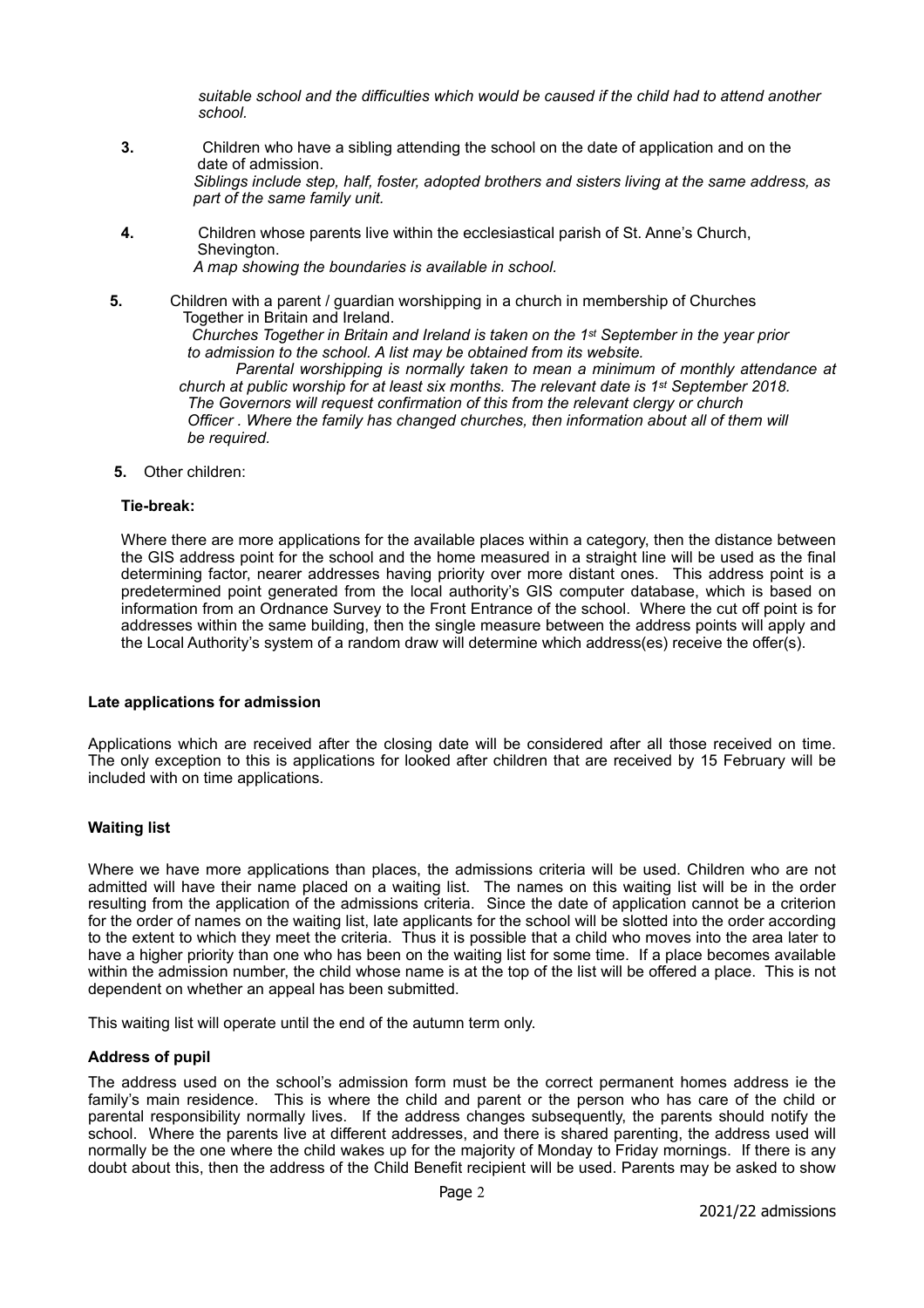evidence of the claim that is being made for the address, e.g. identity cards of various sorts showing the child's address as the one claimed. Where there is dispute about the correct address to use, the governors reserve the right to make enquiries of any relevant third parties, e.g. the child's GP, Council Tax Office, Electoral Registration Officer, utilities provider. For children of UK Service personnel and other Crown Servants returning to the area proof of the posting is all that is required.

#### **Non-routine admissions**

It sometimes happens that a child needs to change school other than at the "normal" time; such admissions are known as non-routine admissions. Parents wishing their child to attend this school should arrange to visit the school before requesting a place. Parents must complete a Local Authority application form and school supplementary form. If there is a place in the appropriate class, then the governors will arrange for the admission to take place. If there is no place, then the admissions committee will consider the application and information about how to appeal against the refusal will be provided. Appeals for children moving into the area will not be considered until there is evidence of a permanent address, e.g. exchange of contracts or tenancy agreement with rent book.

Please note that you cannot re-appeal for a place at a school within the same school year unless there has been relevant, significant and material change in the family circumstances.

## **Appeals**

Where the governors are unable to offer a place because the school is over subscribed, parents have the right to appeal to an independent admission appeal panel, set up under the School Standards and Framework Act, 1998, as amended by the Education Act, 2002. **Parents should notify the clerk to the governors at the school by 20th May.**

Parents will have the opportunity to submit their case to the panel in writing and also to attend in order to present their case. You will normally receive 14 days' notice of the place and time of the hearing.

If your child was refused a place in Reception or Key Stage 1 because of Government limits on Infant class sizes, the grounds on which your appeal could be successful are limited. You would have to show that the decision was one which in the circumstances no reasonable governing would have made, or that your child would have been offered a place if the governors' admissions arrangements had been properly implemented. Please note that this right of appeal against the governors' decision does not prevent you from making an appeal in respect of any other school.

#### **Fraudulent applications**

Where the governing body discovers that a child has been awarded a place as the result of an intentionally misleading application from a parent (for example a false claim to residence in the catchment area or of involvement in a place of worship) which effectively denies a place to a child with a stronger claim, then the governing body is required to withdraw the offer of the place. The application will be considered afresh and a right of appeal offered if a place is refused.

#### **Deferred admission**

Parents can request that the date their child is admitted to the school is deferred until later in the school year or until the child reaches compulsory school age in that school year. Where entry is deferred, the place will be held open and not offered to another child. Parents cannot defer entry beyond the beginning of the term after the child's fifth birthday, nor beyond the academic year for which the original application was accepted.

#### **Part time attendance**

Parents can request that their child attends part time until the child reaches compulsory school age.

#### **Nursery Classes**

The admission criteria for schools are different than those for nurseries. Attendance at the nursery or a colocated Children's Centre does not guarantee admission to the school. Parents must submit an application for a place in Reception class by the closing date.

**Twins:**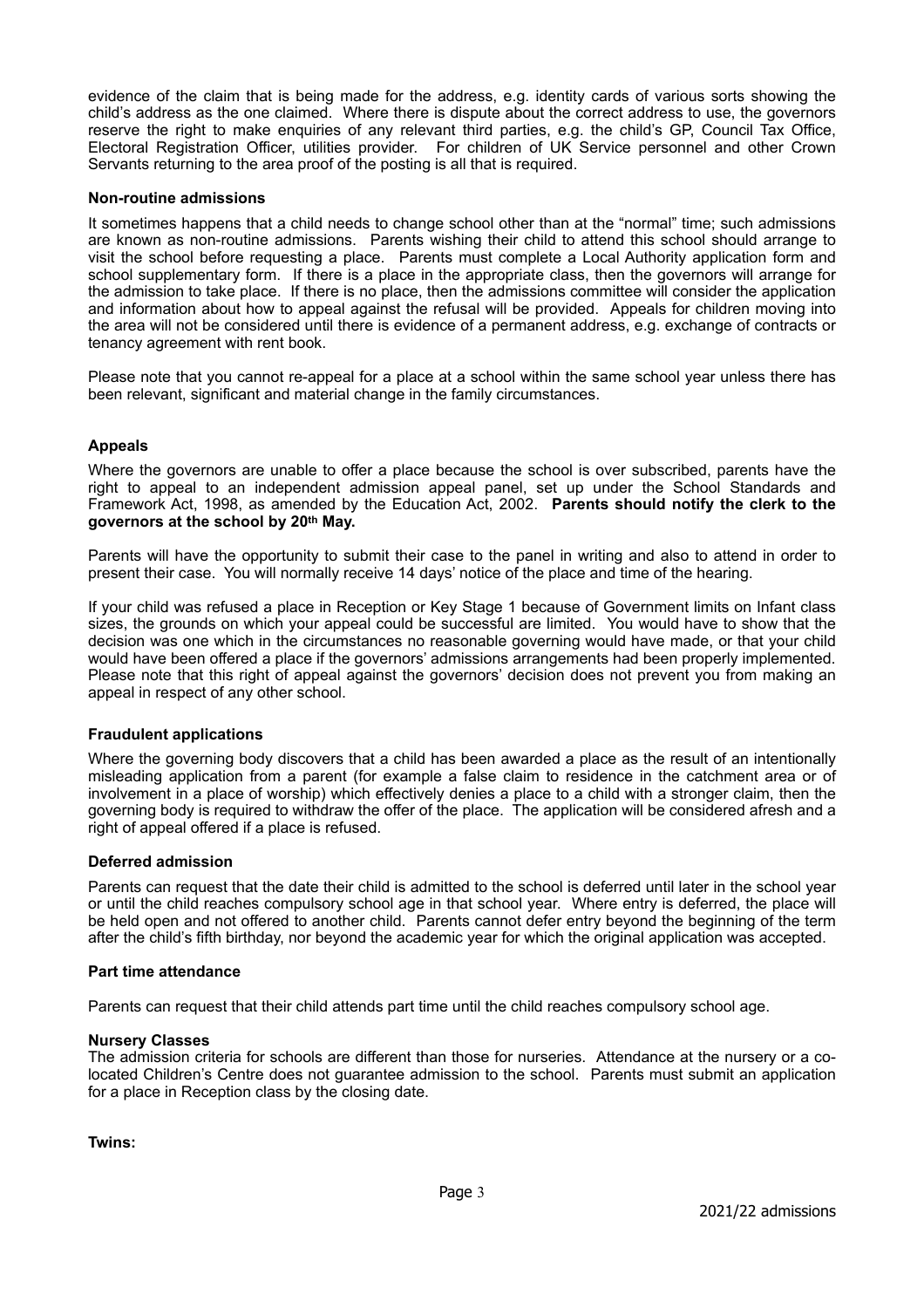If we offer the last place available to one of twins (or triplets and so on) we will admit the other twin or triplet too.

## **Admission of children outside their normal year of entry.**

Parents may seek a place for their child outside of their normal age group, for example, to a higher year group if the child is gifted and talented or to a lower year group if the child has experienced problems such as ill health.

The parents of a summer born child (born between 1 April and 30 August) may choose not to send their child to school until the September following their fifth birthday and may request that they are admitted out of their normal age group – to reception rather than year 1.

A decision is made on the basis of the circumstances of each case.

The process is as follows:

#### **Stage 1 – request**

Parents make a formal request to the Local Authority School Organisation Team in writing with any supporting evidence they wish to be considered.

- A request for delayed entry to reception class should be made at the same time as applying for a place for normal entry (i.e. by the closing date of 15 January) in order to give sufficient time for the case to be considered prior to the offer of school places on 16 April.
- A request for in year admission outside of the normal age group should be made on the normal in year transfer form.

We do not accept requests for early entry to reception class for children who will not be of statutory school age.

#### **Stage 2 – decision**

Requests for voluntary-aided, foundation and academy schools will be referred to the school to be considered.

Requests for community and voluntary controlled schools will be considered by the local authority. We will look at the following factors but these are not exhaustive:

- Parent's views
- The needs of the child and the possible impact on them of being educated out of year group
- The child's medical history and views of medical professionals if appropriate
- In the case of children born prematurely the fact that they may have naturally fallen into the lower age group if they had been born on their expected date of birth
- Whether delayed academic, social, emotional or physical development is adversely affecting their readiness for school;
- Any other information which the parent requests the local authority to consider.

#### **Stage 3 – outcome**

Parents are notified of the decision in writing by the School Organisation Team.

#### **Request agreed:**

If the request is agreed the application will be considered for the year group requested and ranked alongside any other applications. **There is no guarantee that a place will be offered at the preferred school.** Parents have a statutory right to appeal against the refusal of a place at a school for which they have applied. This right does not apply if they are offered a place at the school but it is not in their preferred age group.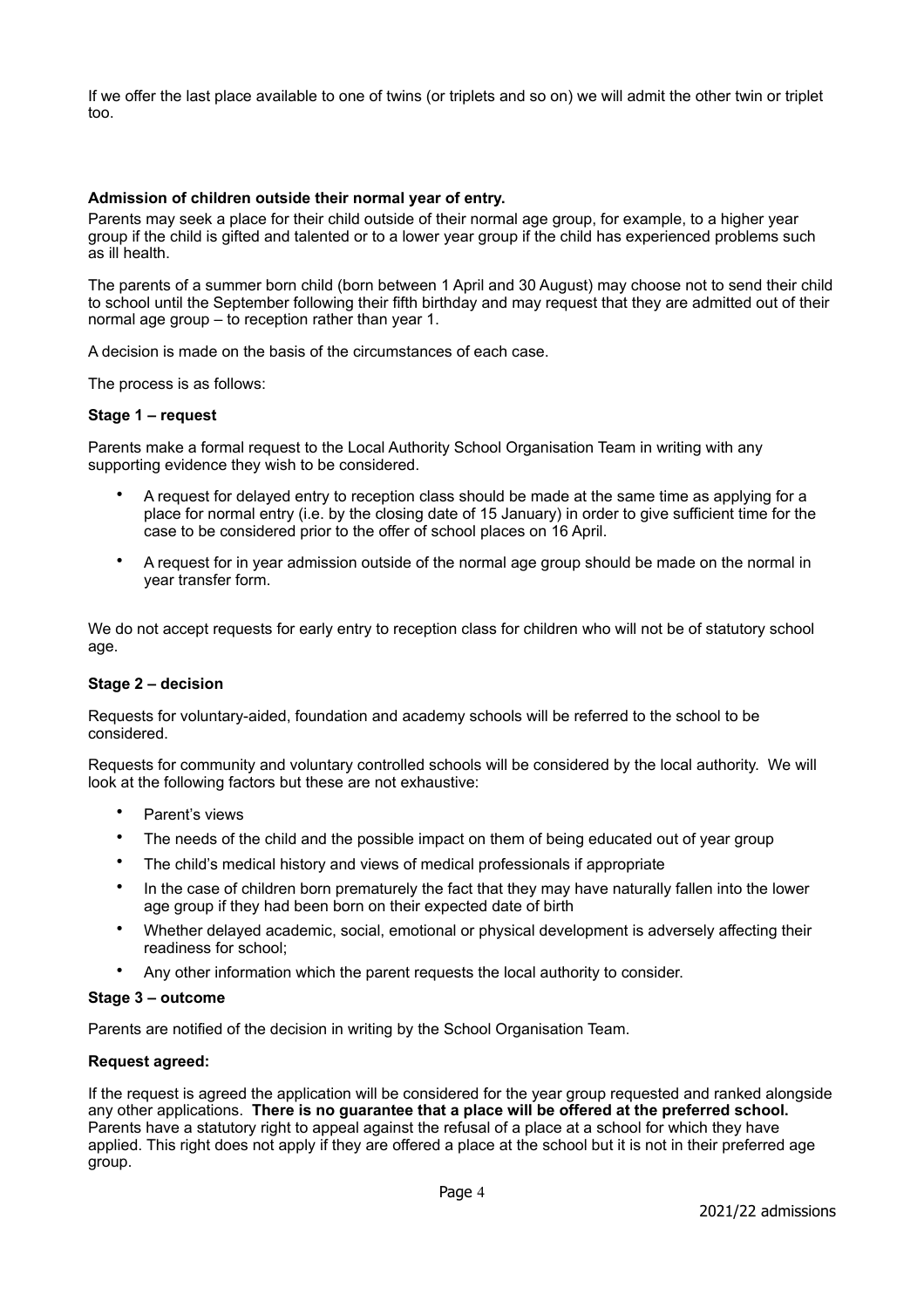Where a child has been educated out of their normal age group, the parent may again request admission out of the normal age group when they transfer to secondary school. It will be for the admission authority of that school to decide whether to admit the child out of their normal age group.

## **Request refused:**

There is no statutory right of appeal against the refusal of a request for admission outside the normal age group. However, if the parents are dissatisfied they have the right to complain through the Council's complaints procedure for decisions made by the local authority or under the school's complaints procedure where the decision has been made by the school.